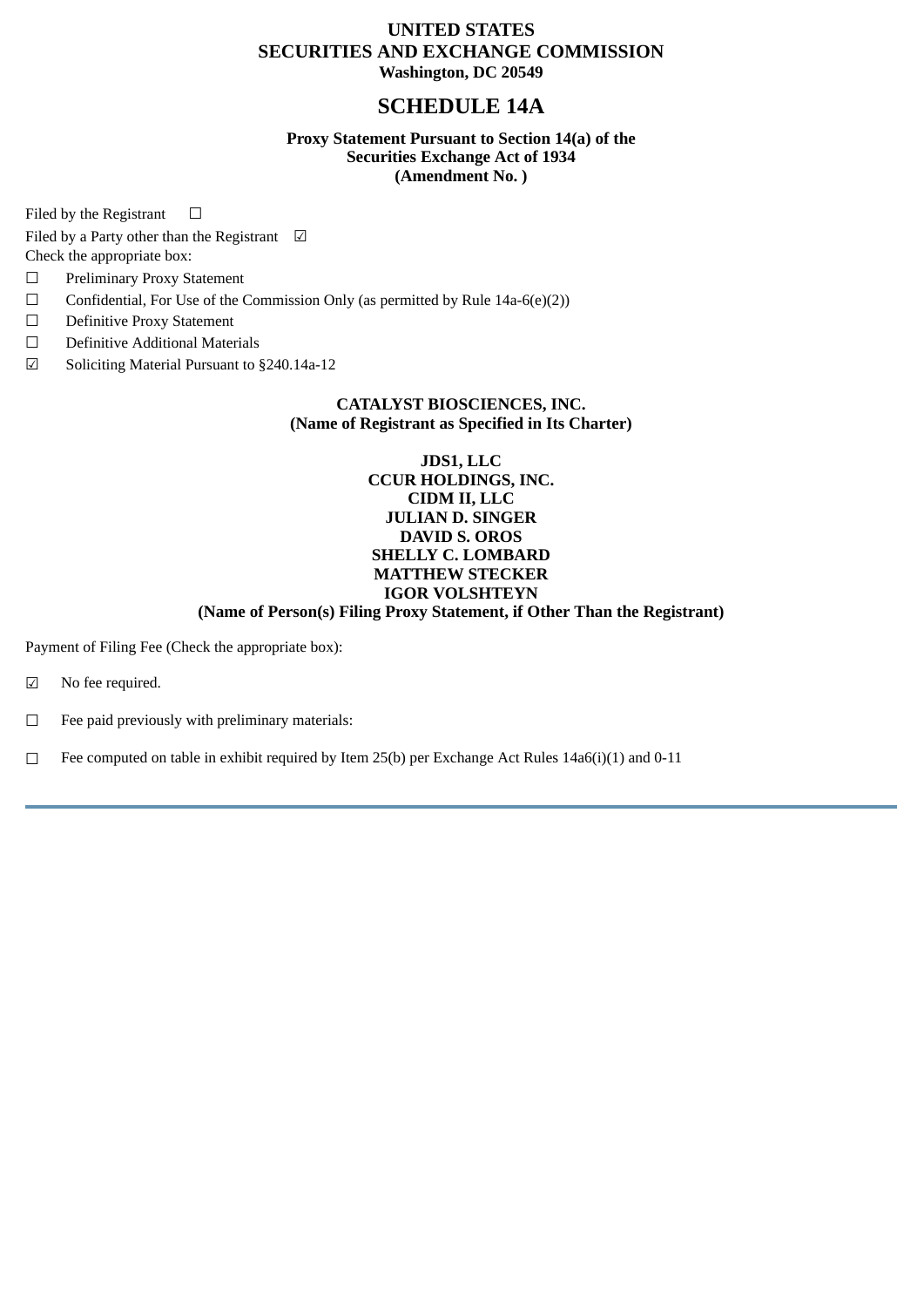JDS1, LLC, CCUR Holdings, Inc., CIDM II, LLC, Julian D. Singer, David S. Oros, Shelly C. Lombard, Matthew Stecker, and Igor Volshteyn (collectively, "JDS1"), are filing this Schedule 14A with the U.S. Securities and Exchange Commission ("SEC") in connection with JDS1's plans to solicit proxies from the stockholders of Catalyst Biosciences, Inc., a Delaware Corporation (the "Company"), in connection with the Company's 2022 Annual Meeting of Stockholders, any special meeting held in lieu thereof, and at any and all adjournments or postponements thereof (the "2022 Annual Meeting").

#### **Schedule 13D Amendment No. 9 Filed on March 15, 2022**

On March 15, 2022, JDS1 filed Amendment No. 9 to its Schedule 13D with respect to the Company (the "Schedule 13D/A"). The following disclosure was included in Item 4 of the Schedule 13D/A and is being included in this Schedule 14A because such disclosure may be deemed to be solicitation material in connection with JDS1's plans to solicit proxies from the Company's stockholders for use at the 2022 Annual Meeting:

### *"Item 4 is hereby amended to add the following:*

On March 15, 2022, JDS1, acting pursuant to Section 220 of the Delaware General Corporation Law, delivered a letter to the Issuer demanding the right to inspect certain books, records, and documents of the Issuer and to make and/or receive copies or extracts therefrom. The books, records, and documents that JDS1 is seeking to inspect pursuant to its demand relate, in large part, to the record and beneficial ownership of the outstanding Shares. As noted in JDS1's demand, the purpose of the demand is to enable JDS1 to communicate with, and solicit proxies or consents from, the other stockholders of the Issuer with respect to matters relating to their mutual interests as stockholders of the Issuer, including, but not limited to, the composition and structure of the Board of Directors of the Issuer (the "Board"), the election of directors at the Issuer's 2022 annual meeting of stockholders, a special meeting of the Issuer's stockholders (whether in lieu of an annual meeting or otherwise), or a consent solicitation that includes the election of directors (the "2022 Annual Meeting"), any other proposals that JDS1 may submit for consideration at the 2022 Annual Meeting, and any other matters that may properly come before the 2022 Annual *Meeting.*

As JDS1 continues to take the necessary steps to prepare for a potential proxy contest in connection with the 2022 Annual Meeting, it also continues to engage with the Board with respect to possible constructive paths for avoiding a costly proxy contest and working collaboratively to enhance stockholder value. JDS1 continues to believe that, given the precipitous decline in the per share price of the Common Stock over the past year, the Board is in urgent need of fresh stockholder representation and that the three nominees it has proposed for election to the Board at the 2022 Annual Meeting, Shelly C. Lombard, Matthew Stecker, and Igor Volshteyn, can help the Board to explore opportunities to unlock stockholder value. As of the close of business on March 14, 2022, the Common Stock closed at a price of \$0.60 per share, which represents an approximately 90% decline from the Common Stock's closing price of \$5.96 per share on March 15, 2021. In addition, the Common Stock has spent more than thirty (30) consecutive trading days below \$1.00, the latter condition subjecting the Issuer *to the risk of being delisted by Nasdaq.*

Except as set forth in this Schedule 13D or such as would occur upon or in connection with completion of, or following, any of the actions discussed in this Schedule 13D, no Reporting Person has any present plan or proposal which would relate to or result in any of the matters set forth in subparagraphs (a) - (j) of Item 4 of Schedule 13D. The Reporting Persons intend to review their investment in the Issuer on a continuing basis. Depending on various factors including, without limitation, the Issuer's financial position and strategic direction, actions taken by the Board, the price levels of the Shares, other investment opportunities available to the Reporting Persons, conditions in the securities markets and general economic and industry conditions, the Reporting Persons may in the future take such actions with respect to their investment in the Issuer as they deem appropriate including, without limitation, engaging in communications with management and/or the Board, engaging in communications with one or more stockholders of the Issuer and others about the Issuer and the Reporting Persons' investment, making suggestions and/or proposals concerning the Issuer's capitalization, ownership structure, operations, prospects, business and financial strategies, strategic transactions, assets and liabilities, business and financing alternatives, the structure and composition of the Board, and such other matters as the Reporting Persons may deem relevant to their investment in the Issuer, selling some or all of their Shares in the open market or otherwise, engaging in short selling of or any hedging or similar transaction with respect to the Shares, acquiring additional Shares and/or other equity, debt, notes, other securities, or derivative or other instruments that are based upon or relate to the value of securities of the Issuer, or changing their intention with respect to any and all matters referred to in Item 4."

### **Important Additional Information and Certain Information Concerning the Participants**

JDS1 intends to file a preliminary proxy statement and accompanying proxy card with the SEC to be used to solicit proxies from the Company's stockholders in connection with the 2022 Annual Meeting to have stockholders elect three director nominees to the Company's Board of Directors (the "Board") and approve a non-binding proposal requesting that the Board take the necessary steps to declassify the Board (in a manner that does not affect the unexpired terms of the previously elected directors) so that all directors are elected on an annual basis commencing at the next annual meeting of stockholders after the 2022 Annual Meeting.

### JDS1 STRONGLY ADVISES ALL STOCKHOLDERS OF THE COMPANY TO READ THE PROXY STATEMENT AND OTHER PROXY MATERIALS AS THEY BECOME AVAILABLE BECAUSE THEY WILL CONTAIN IMPORTANT INFORMATION. SUCH PROXY MATERIALS WILL BE AVAILABLE AT NO CHARGE ON THE SEC'S WEB SITE AT HTTPS://WWW.SEC.GOV.

The participants in the proxy solicitation are anticipated to be JDS1, LLC, a Delaware limited liability company, CCUR Holdings, Inc., a Delaware corporation, CIDM II, LLC, a Delaware limited liability company, Julian D. Singer, David S. Oros, Shelly C. Lombard, Matthew Stecker, and Igor Volshteyn.

As of the date hereof, JDS1, LLC directly beneficially owns 780,432 shares of Common Stock, par value \$0.001 per share, of the Company (the "Common Stock"), including 500 shares of Common Stock held in record name. As of the date hereof, CCUR Holdings, Inc. directly beneficially owns 532,100 shares of Common Stock. JDS1, LLC, as an affiliate of CCUR Holdings, Inc., may also be deemed to be the